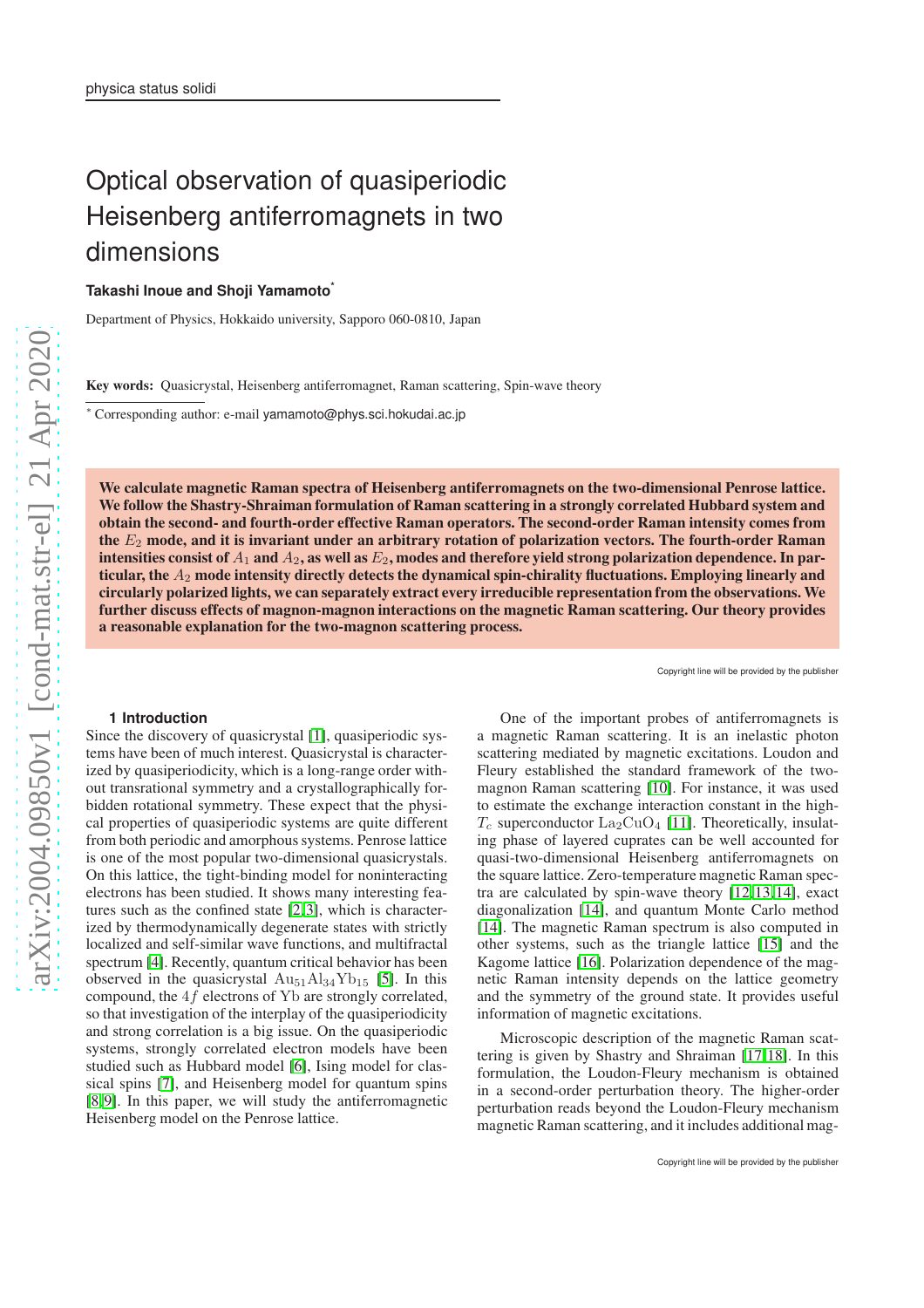netic excitations as the spin-chirality terms  $S_i \cdot (S_j \times S_k)$ and/or the ring-exchange terms  $(S_i \cdot S_j)(S_k \cdot S_l)$  [\[19,](#page-6-18)[20\]](#page-6-19). We will present the Raman intensity profile within and beyond the Loudon-Fleury mechanism on the Penrose lattice Heisenberg antiferromagnets.

#### **2 Model**



<span id="page-1-0"></span>**Figure 1** Central patch of the two-dimensional Penrose lattice with fivefold rotational symmetry and its primitive lattice vectors.  $e_1, \dots, e_5$  are projection of the fivedimensional canonical basis vectors, and they satisfy  $e_1$  +  $e_2 + e_3 + e_4 + e_5 = 0.$ 

#### **2.1 Penrose lattice**

Figure [1](#page-1-0) shows a finite cluster of the Penrose lattice. It is composed of two prototiles: angle  $\pi/5$  (thin) and angle  $2\pi/5$  (fat) rhombuses. Since the lattice consists of evennumber-sided polygons, the Penrose lattice is bipartite. The two-dimensional Penrose lattice is obtained by projection of a five-dimensional hypercubic lattice onto an irrational tilted plane [\[8\]](#page-6-7), and it holds four independent primitive lattice vectors. Due to the quasiperiodicity, the rank of the Penrose lattice  $r = 4$  is larger than the lattice dimension  $d = 2$ . In this study, we consider open-boundary clusters of the Penrose lattice which hold fivefold rotational symmetry.

#### **2.2 Hamiltonian**

We consider the so-called vertex model, where spins are located at vertices of the Penrose rhombus tiling. We consider the nearest-neighbor antiferromagnetic Heisenberg model:

$$
H = J \sum_{\langle i,j \rangle} \mathbf{S}_i \cdot \mathbf{S}_j \quad (J > 0)
$$
 (1)

where  $S_i$  is a spin-1/2 operator at site i, and  $\langle i, j \rangle$  are pairs of linked vertices of the Penrose lattice.

#### **2.3 Spin-wave theory**

We divide the Penrose lattice into two sublattices A and B consisting of  $N_A$  and  $N_B$  sites, respectively. We introduce bosonic operators by using the Holstein-Primakoff trans-

Copyright line will be provided by the publisher

formation:

$$
S_i^z = S - a_i^{\dagger} a_i
$$
  
\n
$$
S_i^+ = (2S - a_i^{\dagger} a_i)^{\frac{1}{2}} a_i
$$
  
\n
$$
S_i^- = a_i^{\dagger} (2S - a_i^{\dagger} a_i)^{\frac{1}{2}}
$$
 (2)

for  $i \in A$ , and

<span id="page-1-1"></span>
$$
S_j^z = -S + b_j^{\dagger} b_j
$$
  
\n
$$
S_j^+ = b_j^{\dagger} (2S - b_j^{\dagger} b_j)^{\frac{1}{2}}
$$
  
\n
$$
S_j^- = (2S - b_j^{\dagger} b_j)^{\frac{1}{2}} b_j
$$
\n(3)

for  $j \in B$ . Expanding the square roots of  $1/S$ , and keeping terms of  $O(S^0)$ , spin-wave Hamiltonian is written as

$$
H_{\rm SW} = J \sum_{\langle i,j \rangle} \left[ -S^2 + S(a_i^{\dagger} a_i + b_j^{\dagger} b_j + a_i b_j + a_i^{\dagger} b_j^{\dagger}) - \left\{ a_i^{\dagger} a_i b_j^{\dagger} b_j + \frac{1}{4} (a_i^{\dagger} a_i a_i b_j + a_i^{\dagger} b_j^{\dagger} b_j^{\dagger} b_j + \text{H.c.}) \right\} \right]
$$
\n(4)

We apply the Wick decomposition for the  $O(S^0)$  terms in Eq. [\(4\)](#page-1-1),

$$
a_i^{\dagger} a_i b_j^{\dagger} b_j \rightarrow \langle a_i^{\dagger} a_i \rangle b_j^{\dagger} b_j + \langle b_j^{\dagger} b_j \rangle a_i^{\dagger} a_i - \langle a_i^{\dagger} a_i \rangle \langle b_j^{\dagger} b_j \rangle + \langle a_i^{\dagger} b_j^{\dagger} \rangle a_i b_j + \langle a_i b_j \rangle a_i^{\dagger} b_j^{\dagger} - \langle a_i^{\dagger} b_j^{\dagger} \rangle \langle a_i b_j \rangle a_i^{\dagger} a_i a_i b_j \rightarrow 2(\langle a_i^{\dagger} a_i \rangle a_i b_j + \langle a_i b_j \rangle a_i^{\dagger} a_i - \langle a_i^{\dagger} a_i \rangle \langle a_i b_j \rangle) a_i^{\dagger} b_j^{\dagger} b_j^{\dagger} b_j \rightarrow 2(\langle a_i^{\dagger} b_j^{\dagger} \rangle b_j^{\dagger} b_j + \langle b_j^{\dagger} b_j \rangle a_i^{\dagger} b_j^{\dagger} - \langle a_i^{\dagger} b_j^{\dagger} \rangle \langle b_j^{\dagger} b_j \rangle) a_i^{\dagger} a_i^{\dagger} a_i b_j^{\dagger} \rightarrow 2(\langle a_i^{\dagger} a_i \rangle a_i^{\dagger} b_j^{\dagger} + \langle a_i^{\dagger} b_j^{\dagger} \rangle a_i^{\dagger} a_i - \langle a_i^{\dagger} a_i \rangle \langle a_i^{\dagger} b_j^{\dagger} \rangle) a_i b_j^{\dagger} b_j b_j \rightarrow 2(\langle a_i b_j \rangle b_j^{\dagger} b_j + \langle b_j^{\dagger} b_j \rangle a_i b_j - \langle a_i b_j \rangle \langle b_j^{\dagger} b_j \rangle)
$$
\n(5)

where  $\langle \cdots \rangle$  denotes the quantum average in the magnon vacuum. Here, we have omitted normal order of the quartic terms and assumed that  $\langle a_i^{\dagger} b_j \rangle = \langle a_i b_j^{\dagger} \rangle = \langle a_i a_i \rangle =$  $\langle a_i^{\dagger} a_i^{\dagger} \rangle = \langle b_j^{\dagger} b_j^{\dagger} \rangle = \langle b_j b_j \rangle = 0$  due to the conservation of magnetization. After the decomposition of the quartic terms, we have a quadratic form spin-wave Hamiltonian in real space. Carrying out the Bogoliubov transformation, we can diagonalize the quadratic spin-wave Hamiltonian into

$$
H'_{\rm SW} = \sum_{k=1}^{n_{\alpha}} \varepsilon_k^{(\alpha)} \alpha_k^{\dagger} \alpha_k + \sum_{l=1}^{n_{\beta}} \varepsilon_l^{(\beta)} \beta_l^{\dagger} \beta_l + E_{\rm GS} \quad (6)
$$

where  $\varepsilon_k^{(\alpha)}$  [ $\varepsilon_l^{(\beta)}$ ] is the eigenvalue of the bosonic quasiparticle mode  $\alpha_k$  ( $\beta_l$ ),  $n_\alpha$  ( $n_\beta$ ) is the number of the  $\alpha_k$  ( $\beta_l$ ) modes, and  $E_{\text{GS}}$  is the ground-state energy.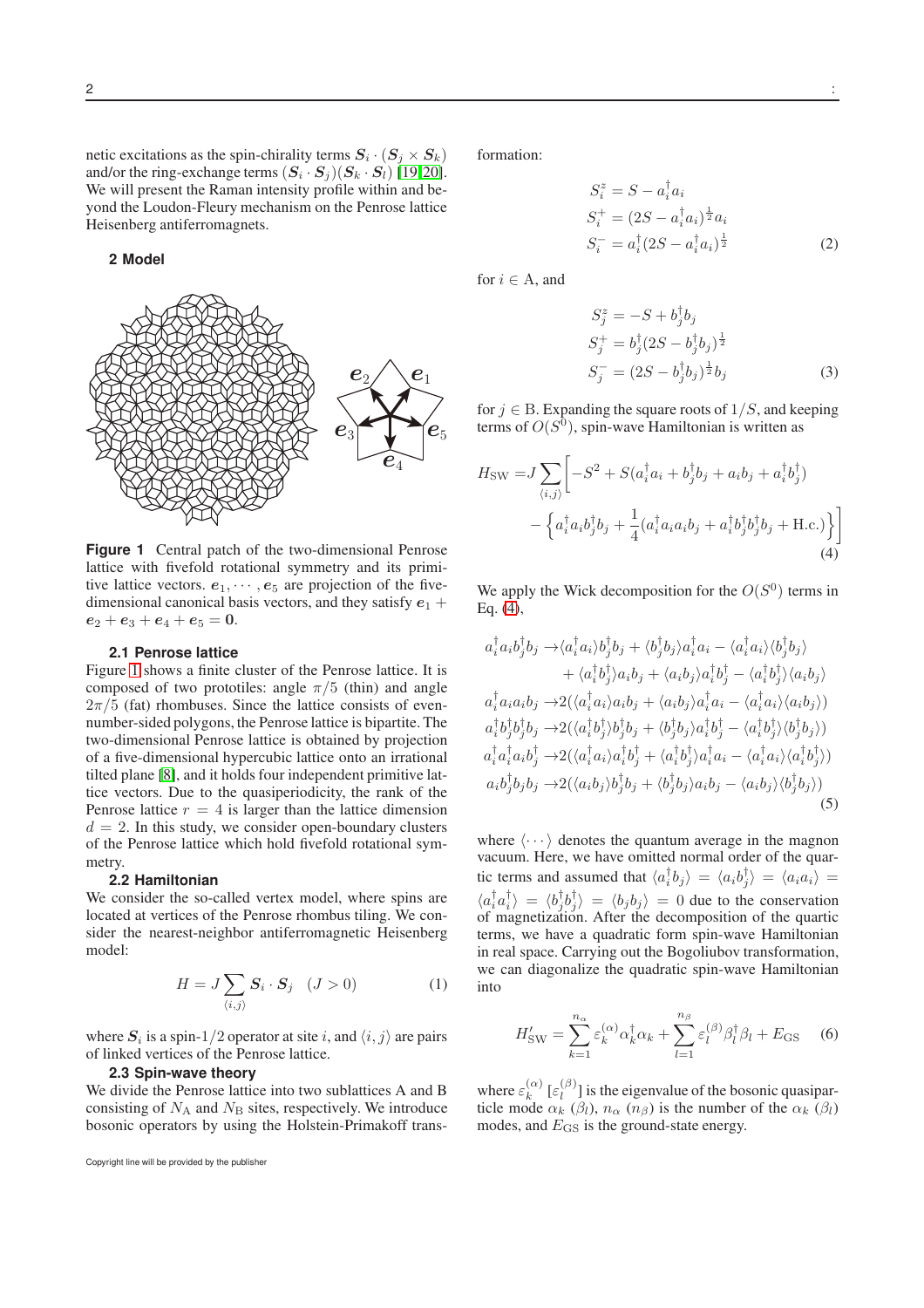#### **3 Effective magnetic Raman operator**

The magnetic Raman scattering is described by interaction between spin and photon. In this section, we follow a microscopic description of the magnetic Raman scattering, which is first given by Shastry and Shraiman [\[17,](#page-6-16)[18,](#page-6-17) [19,](#page-6-18)[20\]](#page-6-19), and present effective magnetic Raman operator on the Penrose lattice. First, we consider a strongly correlated single-band Hubbard model:

$$
H_{\rm Hb} = H_U + H_t = U \sum_i n_{i\uparrow} n_{i\downarrow} - \sum_{i,j,\sigma} t_{ij} c_{i\sigma}^{\dagger} c_{j\sigma} \quad (7)
$$

where  $c_{i\sigma}^{\dagger}$  ( $c_{i\sigma}$ ) is the electron creation (annihilation) operator at site *i* with spin  $\sigma = \uparrow, \downarrow$  and  $n_{i\sigma} \equiv c_{i\sigma}^{\dagger} c_{i\sigma}$ .  $t_{ij}$  is the transfer integral, and  $U(> 0)$  is the on-site Coulomb repulsion. Hereafter, we restrict that electron hopping only occurs between nearest-neighbor sites.

The electron-photon coupling can be introduced by the Peierls substitution:  $c_{i\sigma}^{\dagger} c_{j\sigma} \rightarrow c_{i\sigma}^{\dagger} c_{j\sigma} \exp(\frac{ie}{\hbar c} \int_j^i \mathbf{A} \cdot d\mathbf{r}),$ where  $A$  is the photon vector potential. We assume that incoming and outgoing photon wavelengths are much larger than lattice spacing. Then second-quantized vector potential is written as  $\mathbf{A} = g_{\text{in}} \mathbf{e}_{\text{in}} \gamma_{\mathbf{k}_{\text{in}}} + g_{\text{sc}} \mathbf{e}_{\text{sc}}^* \gamma_{\mathbf{k}_{\text{sc}}}^{\dagger}$  where  $g_{\rm in} = \sqrt{hc^2/\omega_{\rm in}V}$  and  $g_{\rm sc} = \sqrt{hc^2/\omega_{\rm sc}V}$  with volume V.  $\omega_{\rm in}(\omega_{\rm sc})$ ,  $k_{\rm in}(k_{\rm sc})$ , and  $e_{\rm in}(e_{\rm sc})$  stand for frequency, momentum, and polarization of incident (scattered) photon, respectively.  $\gamma^{\dagger}(\gamma)$  denotes the photon creation (annihilation) operator. Expanding the exponential of the hopping terms, the current operator reads

$$
H_{\rm c} = -\frac{ie}{\hbar c} \sum_{i,j,\sigma} t_{ij} \mathbf{A} \cdot \boldsymbol{\delta}_{ij} c_{i\sigma}^{\dagger} c_{j\sigma}
$$
(8)

where  $\delta_{ij}$  is the vector connecting sites i and j.

Since the Raman process is made of two photons (one photon in, one photon out), we consider second-order terms in A. We are interested in half-filled ( $\sum_{\sigma} \langle n_{i\sigma} \rangle = 1$ ) and localized ( $U \gg t$ ) system,  $H_c$  and  $H_t$  can be treated as a perturbation. In this situation, initial states and final states belong to the ground-state manifold of singly occupied states. The effective Raman operator reads

$$
\mathcal{R} = \mathcal{P} H_c \frac{1}{\varepsilon_i - H_U - H_t} H_c \mathcal{P}
$$

$$
= \mathcal{P} H_c \frac{1}{\varepsilon_i - H_U} \sum_{n=0}^{\infty} \left( H_t \frac{1}{\varepsilon_i - H_U} \right)^n H_c \mathcal{P} \quad (9)
$$

where  $\varepsilon_i$  is the initial-state energy and  $\mathcal P$  is a projection operator to the spin-1/2 sector. Because of the electron-hole symmetry in the half-filled band, any term of odd  $n$  vanishes in Eq. [\(9\)](#page-2-0). Finally, we convert to electron operators into  $S = 1/2$  spin operators using the following projection:

$$
\mathcal{P}c_{i\sigma}^{\dagger}c_{i\sigma'}\mathcal{P} = \frac{1}{2}\delta_{\sigma',\sigma} + \mathbf{S}_{i}\cdot\boldsymbol{\tau}_{\sigma'\sigma} \tag{10}
$$

where  $\tau$  is the Pauli matrix.

The second-order perturbation is the lowest nonvanishing order in the Shastry-Shraiman formulation, and it gives the Loudon-Fleury magnetic Raman operator [\[10\]](#page-6-9):

<span id="page-2-1"></span>
$$
\mathcal{R}^{(2)} = \sum_{\langle i,j \rangle} \frac{4t^2}{U - \hbar \omega_{\text{in}}} (\mathbf{e}_{\text{in}} \cdot \boldsymbol{\delta}_{ij}) (\mathbf{e}_{\text{sc}}^* \cdot \boldsymbol{\delta}_{ij}) \mathbf{S}_i \cdot \mathbf{S}_j \quad (11)
$$

Here, we omit some constants, which does not affect the Raman intensity.

The fourth-order effective magnetic Raman operator, which is the next nonvanishing perturbation at the prefactor  $t^4/(U-\hbar\omega_{\rm in})^3,$  includes the scalar-spin-chirality terms  $S_i \cdot (S_j \times S_k)$  and/or the ring-exchange terms  $(S_i \cdot S_j)(S_k \cdot S_k)$  $S<sub>l</sub>$ ). For details about the fourth-order magnetic Raman operator, see Appendix. If the incident photon energy  $\hbar\omega_{\text{in}}$ approaches to resonant limit  $|U - \hbar \omega_{\text{in}}| \sim t$ , higher-order contributions can manifest in Raman intensities.

For theoretical calculations, it is convenient to decompose the polarization dependence of the magnetic Raman spectrum into the irreducible representations (irreps) of the lattice point group. The point group of the Penrose lattice is  $C_{5v}$ , polarization dependence of Raman active modes decomposes into two one-dimensional irreps  $A_1$  and  $A_2$ , and one two-dimensional irrep  $E_2$  as follow:

$$
A_1: e_{\text{in}}^x e_{\text{sc}}^{*x} + e_{\text{in}}^y e_{\text{sc}}^{*y}
$$
  
\n
$$
A_2: e_{\text{in}}^x e_{\text{sc}}^{*y} - e_{\text{in}}^y e_{\text{sc}}^{*x}
$$
  
\n
$$
E_2^{(1)}: e_{\text{in}}^x e_{\text{sc}}^{*x} - e_{\text{in}}^y e_{\text{sc}}^{*y}
$$
  
\n
$$
E_2^{(2)}: e_{\text{in}}^x e_{\text{sc}}^{*y} + e_{\text{in}}^y e_{\text{sc}}^{*x}
$$
 (12)

The magnetic Raman spectrum is given by Fermi's golden rule:

$$
I(\omega) = \sum_{n} \left| \langle \Psi_n | \mathcal{R} | \Psi_0 \rangle \right|^2 \delta(\hbar \omega - E_n + E_0) \tag{13}
$$

where  $|\Psi_0\rangle$  is a ground state of the Heisenberg model,  $|\Psi_n\rangle$ is excited states,  $E_0$  and  $E_n$  are eigenvalues of ground state and excited states, respectively.

#### **4 Results**

## **4.1 Second-order magnetic Raman intensity: Within the Loudon-Fleury mechanism**

<span id="page-2-0"></span>First, we consider the Raman spectrum within the Loudon-Fleury mechanism. In this section, we use the second-order magnetic Raman operator [Eq. [\(11\)](#page-2-1)]. Spin operators in Eq. [\(11\)](#page-2-1) are expanded by the Holstein-Primakoff bosons. In this study, we consider the two-magnon scattering which corresponds to the expansion of the magnetic Raman operator up to the bosonic two-body terms.

In Fig. [2,](#page-3-0) we give the result of the spin-wave calculation of the two-magnon scattering magnetic Raman intensity within the second-order Raman operator for the  $N = 601$  sites cluster of the Penrose lattice. We find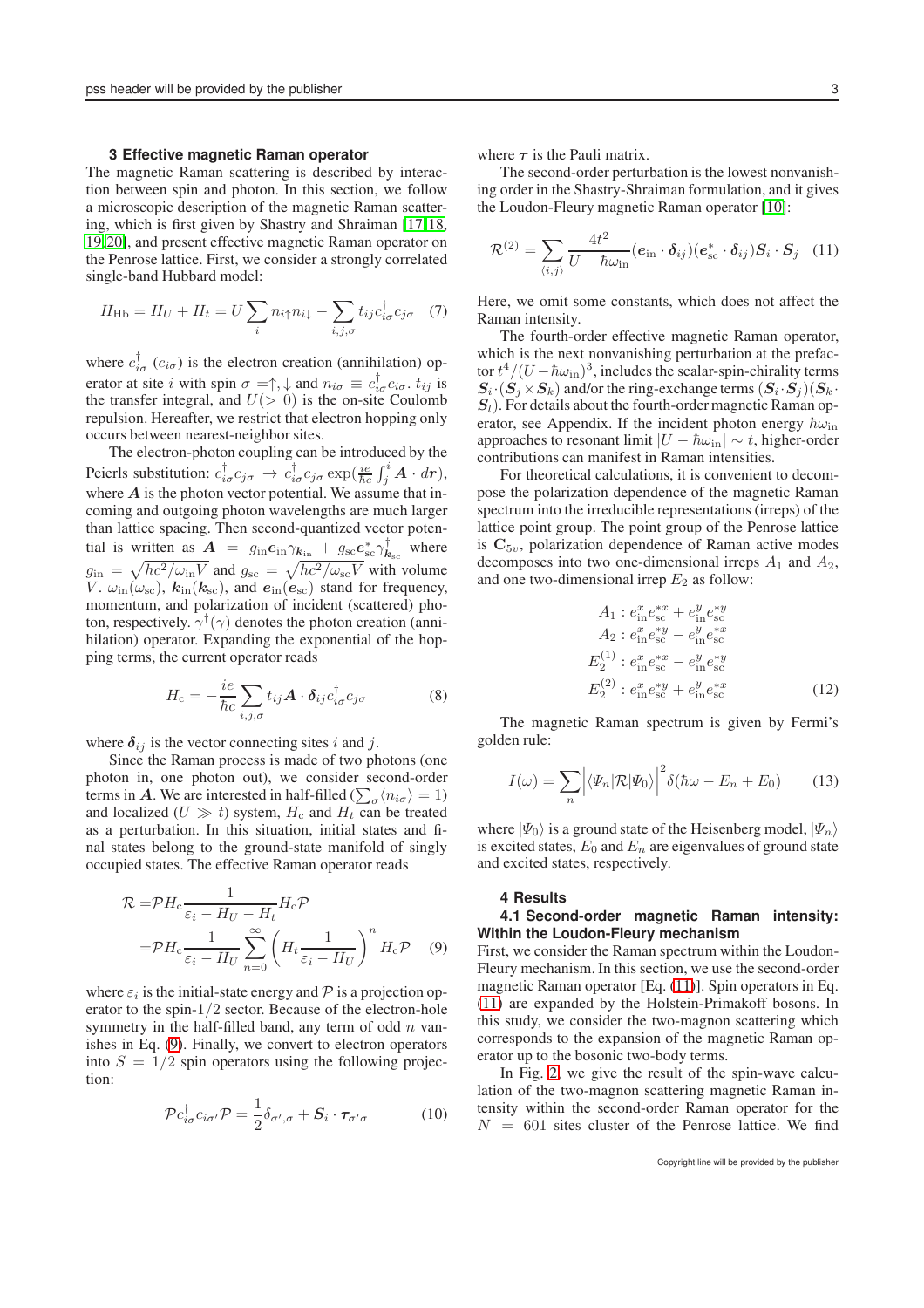

<span id="page-3-0"></span>**Figure 2** Two-magnon scattering magnetic Raman spectrum of the  $N = 601$  sites cluster Penrose lattice Heisenberg antiferromagnet within the second-order magnetic Raman operator. The spectrum comes from the  $E_2$  representation of the  $C_{5v}$  point group, and does not depend on the incident and scattered photon polarizations  $e_{\text{in}}$  and  $e_{\text{sc}}^*$ .

the second-order Raman intensity comes from the  $E_2$  representation and shows no linear polarization dependence. To understand this depolarization, we set the incident and scattered polarization vectors as

$$
\mathbf{e}_{\rm in} = (\cos \theta_{\rm in}, \sin \theta_{\rm in}), \quad \mathbf{e}_{\rm sc} = (\cos \theta_{\rm sc}, \sin \theta_{\rm sc}) \quad (14)
$$

where  $\theta_{\rm in}$  and  $\theta_{\rm sc}$  are the angles of the polarization vectors of the incident and scattered photons with respect to the  $x$ axis. Under this condition, the  $E_2$  mode Raman spectrum is written as

$$
I(\omega, \theta_{\rm in}, \theta_{\rm sc}) = \sum_{n} \left| \langle \Psi_n | \mathcal{R}_{E_2^{(1)}} \cos(\theta_{\rm in} + \theta_{\rm sc}) \right|
$$

$$
+ \mathcal{R}_{E_2^{(2)}} \sin(\theta_{\rm in} + \theta_{\rm sc}) |\Psi_0\rangle \Big|^2
$$

$$
\times \delta(\hbar\omega - E_n + E_0) \tag{15}
$$

where  $\mathcal{R}_{E_2^{(1)}}$  and  $\mathcal{R}_{E_2^{(2)}}$  are irreducible decomposed Raman operators of first- and second components of the  $E_2$ representations, respectively.  $\mathcal{R}_{E_2^{(1)}}$  and  $\mathcal{R}_{E_2^{(2)}}$  are orthogonal to each other, and cross sections of  $\mathcal{R}_{E_2^{(1)}}^{E_2}$  and  $\mathcal{R}_{E_2^{(2)}}$ are degenerate. Therefore, the  $E_2$  mode Raman spectrum is invariant to polarization angles:

$$
I(\omega, \theta_{\rm in}, \theta_{\rm sc}) = \cos^2(\theta_{\rm in} + \theta_{\rm sc}) I_{E_2}(\omega)
$$

$$
+ \sin^2(\theta_{\rm in} + \theta_{\rm sc}) I_{E_2}(\omega) = I_{E_2}(\omega) \tag{16}
$$

where  $I_{E_2}(\omega)$  denotes intensity of the  $E_2$  mode.

# **4.2 Fourth-order magnetic Raman intensity: Beyond the Loudon-Fleury mechanism**

Next, we calculate the two-magnon Raman intensity of the fourth-order magnetic Raman operator. We consider two polarizations, one is called  $xx$  polarization that corresponds to  $(\theta_{\rm in}, \theta_{\rm sc}) = (0, 0)$  [Fig. [3\(](#page-3-1)a)], and another

Copyright line will be provided by the publisher



<span id="page-3-1"></span>**Figure 3** Two-magnon scattering magnetic Raman spectra of the fourth-order magnetic Raman operator on the  $N =$ 601 sites cluster for  $xx$  polarization (a) and  $xy$  polarization (b). Sum of all Raman active modes (denoted by "total") is observed in each polarization in actuality.

is called xy polarization that corresponds to  $(\theta_{\rm in}, \theta_{\rm sc})$  =  $(0, \pi/2)$  [Fig. [3\(](#page-3-1)b)]. As shown in Fig. [3,](#page-3-1) the fourth-order Raman operators yield spectral weight of the  $A_1$  mode in the  $xx$  polarization, and the  $A_2$  mode in the  $xy$  polarization, as well as the linearly polarization independent  $E_2$ mode. The observed spectra of each polarization are written as  $I_{xx}(\omega) = I_{A_1}(\omega) + I_{E_2}(\omega)$  for the xx polarization, and  $I_{xy}(\omega) = I_{A_2}(\omega) + I_{E_2}(\omega)$  for the xy polarization. In general, the linear polarization dependence of the fourthorder Raman intensity is given by

<span id="page-3-2"></span>
$$
I(\omega, \theta_{\rm in}, \theta_{\rm sc}) = \cos^2(\theta_{\rm in} - \theta_{\rm sc}) I_{A_1}(\omega)
$$

$$
+ \sin^2(\theta_{\rm in} - \theta_{\rm sc}) I_{A_2}(\omega) + I_{E_2}(\omega) \tag{17}
$$

As shown in Eq. [\(17\)](#page-3-2), the fourth-order Raman spectrum is observed as combination of irreducible spectra. To extract every irreducible representation from observations, we employ two linearly and one circularly polarized lights. If we only consider linearly polarized lights, we lack degrees of freedom to separate every irreducible representation, so that why circularly polarized light is required. Solving the relations of the polarizations, we can separate every irre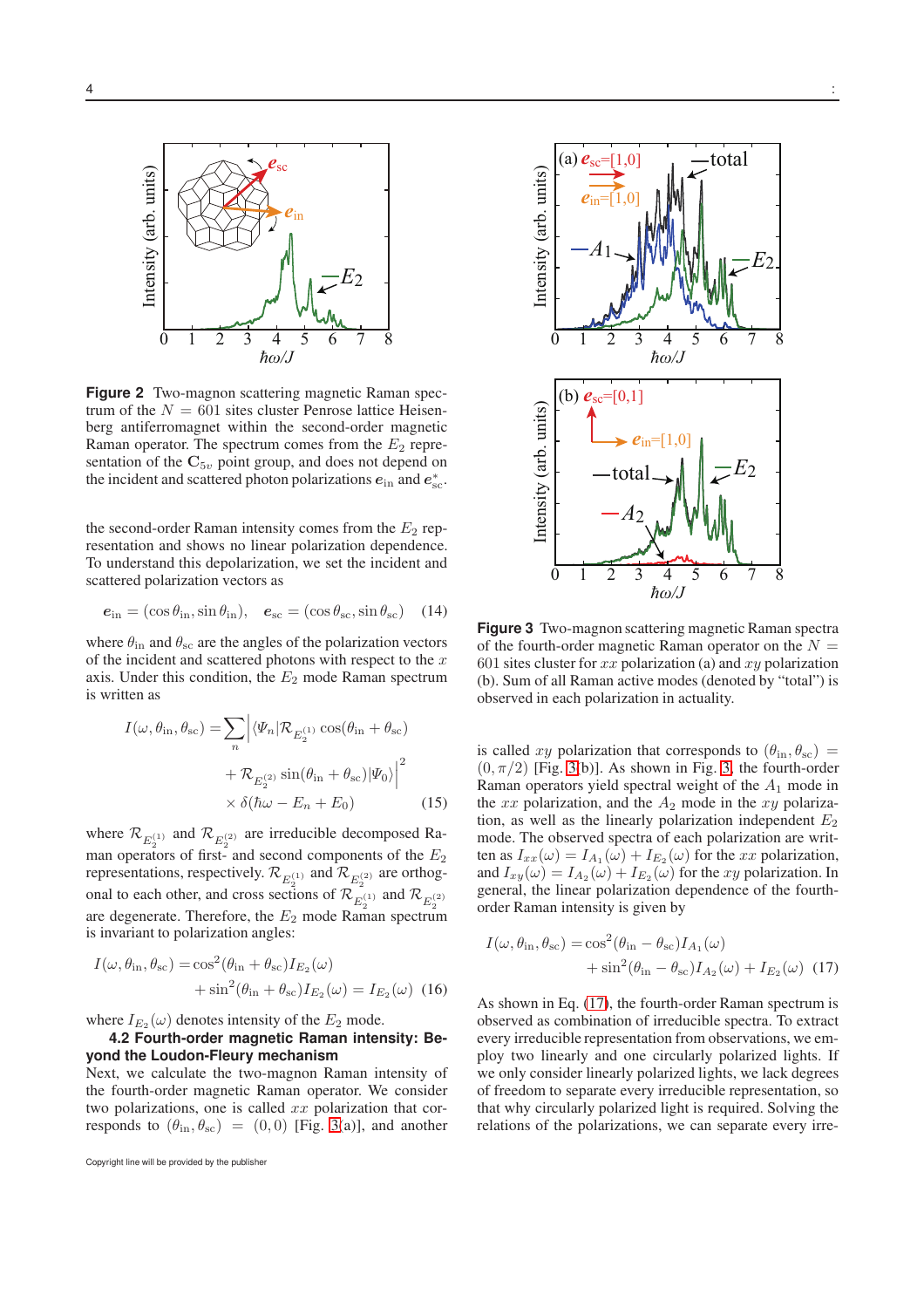ducible representation as:

$$
I_{A_1}(\omega) = I_{xx}(\omega) - \frac{1}{2}I_{LR}(\omega)
$$
  
\n
$$
I_{A_2}(\omega) = I_{xy}(\omega) - \frac{1}{2}I_{LR}(\omega)
$$
  
\n
$$
I_{E_2}(\omega) = \frac{1}{2}I_{LR}(\omega)
$$
\n(18)

where  $I_{LR}(\omega)$  is the LR polarization Raman intensity, which LR signifies left circularly polarized incident photon  $e_{\text{in}} = \frac{1}{\sqrt{2}}$  $\frac{1}{2}(1,i)$  and right circularly polarized scattered photon  $e_{\rm sc} = \frac{1}{\sqrt{2}}$  $\frac{1}{2}(1,-i).$ 

The fourth-order magnetic Raman spectra include contributions of several magnetic excitations. In particular, the  $A_2$  mode spectrum is intriguing, because it provides a direct observation of dynamical spin-chirality fluctuations. The spin-chirality terms in the fourth-order magnetic Raman operator cancel on the two types of fourth-orderelectron-hopping pathways: (1) four-site loop pathway and (2) three-site straight pathway. For example, we consider the two-dimensional periodic lattice with single-site unit cell. This lattice has only two primitive lattice vectors, and it always satisfies the conditions of the spin-chirality-term cancellation. However, this is not the case for the Penrose lattice. Because of the quasiperiodicity, the Penrose lattice has additional primitive lattice vectors and extra pathways of the fourth-order electron hopping, so that the spinchirality-driven  $A_2$  mode spectrum can survive.

# **4.3 Effects of magnon-magnon interactions** In this section, we discuss effects of magnon-magnon interactions on the magnetic Raman scattering. We consider small size  $(N = 16)$  cluster in order to compare spin-wave results with exact spectra obtained by the Lanczös exact diagonalization. In the Lanczös method, the Raman spectrum is obtained from a continued fraction:

$$
I(\omega) = -\frac{1}{\pi} \text{Im} \left\{ \langle \Psi_0 | \mathcal{R}^\dagger \frac{1}{\hbar \omega + E_0 + i\eta - H} \mathcal{R} | \Psi_0 \rangle \right\}
$$
(19)

where  $\eta$  is a small imaginary part added to give a finite damping of the  $\delta$ -functions.

In the spin-wave calculation, we introduce the magnonmagnon interactions by the configuration interaction (CI) method. We apply the two-magnon excitation CI method in this study. We consider a zero-magnon state  $|0M\rangle$  and two-magnon excited states  $|2M\rangle$ :

$$
|0M\rangle = |0\rangle, \quad |2M(k,l)\rangle = \alpha_k^{\dagger} \beta_l^{\dagger} |0\rangle \tag{20}
$$

where  $|0\rangle$  is a magnon-vacuum state. Spin-wave eigenstates are improved as

$$
|\Psi_n\rangle_{\text{CI}} = c_{0,n}|0\rangle + \sum_{k,l} c_{(k,l),n} \alpha_k^{\dagger} \beta_l^{\dagger} |0\rangle \qquad (21)
$$



<span id="page-4-0"></span>**Figure 4** The fourth-order magnetic Raman spectra on the  $N = 16$  sites cluster for (a)  $A_2$  mode, (b)  $E_2$  mode, and (c)  $A_1$  mode. Spectra are calculated by Lanczös exact diagonalization (ED), spin-wave theory without magnonmagnon interactions (SW), and spin-wave theory with magnon-magnon interactions introduced by two-magnon excitation CI method [SW(2MCI)].

Coefficients  $c_{0,n}$  and  $c_{(k,l),n}$  are obtained by diagonalization of the CI Hamiltonian matrix:

$$
H_{\rm CI} = \begin{bmatrix} \langle 0M|H_{\rm SW}|0M\rangle & \langle 0M|H_{\rm SW}|2M\rangle\\ \langle 2M|H_{\rm SW}|0M\rangle & \langle 2M|H_{\rm SW}|2M\rangle \end{bmatrix}
$$
 (22)

We note that the two-magnon excitation CI calculation corresponds to solving the ladder-approximation Bethe-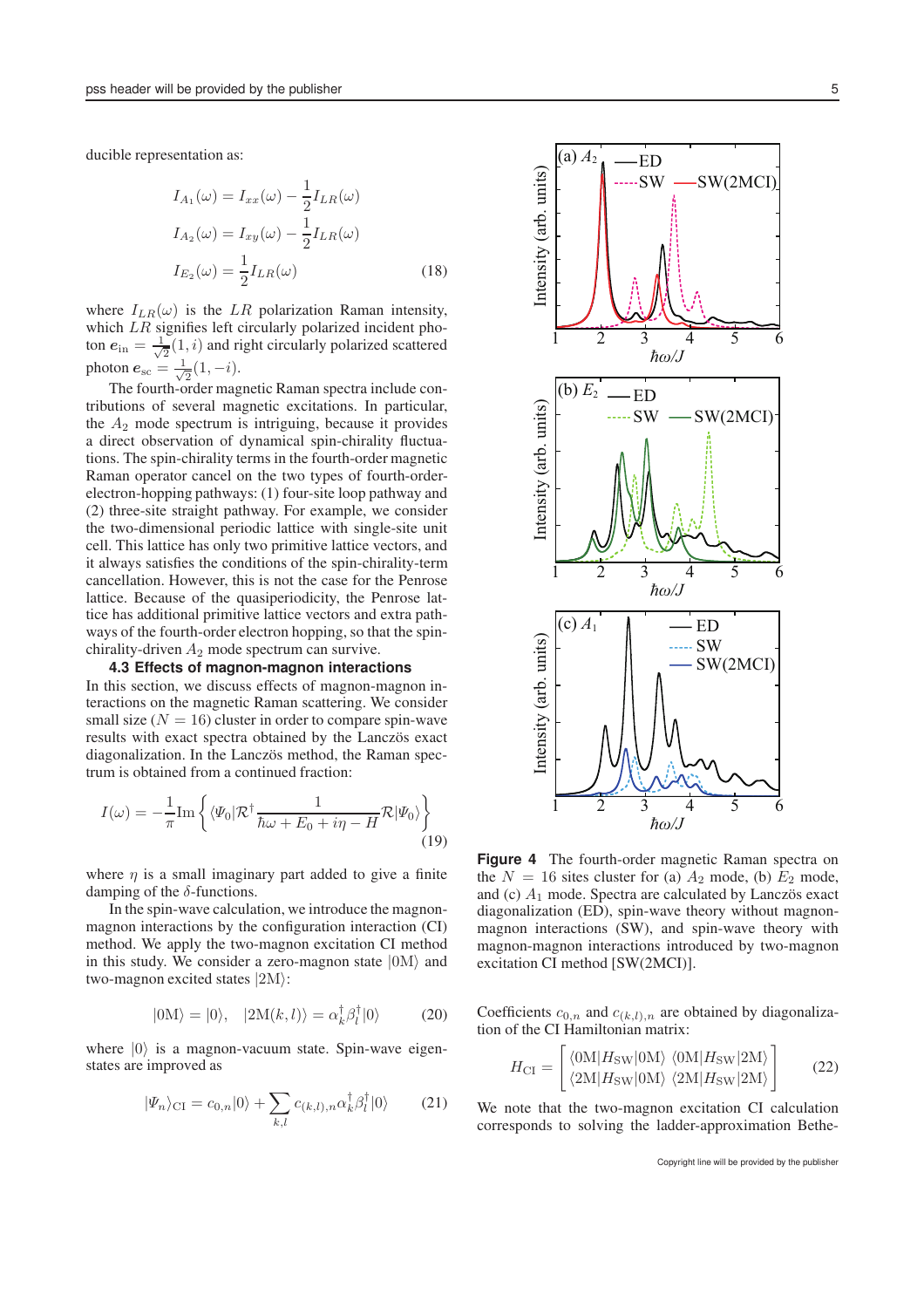Salpeter equation with interactions of the quartic magnon terms [\[12\]](#page-6-11).

Results are shown in Fig. [4.](#page-4-0) First, we focus on the  $A_2$ mode spectra [Fig. [4\(](#page-4-0)a)]. Comparing the both spin-wave results, Raman peaks soften down after considering the magnon-magnon interactions. The line shape and peak positions of the result of the interacting spin-wave are in good agreement with result of the exact diagonalization. We conclude that the spin-wave calculation of the two-magnon scattering process can describe the spin-chirality-driven  $A_2$ mode magnetic Raman spectrum very well.

For the  $E_2$  mode spectra [Fig. [4\(](#page-4-0)b)], the two-magnon scattering intensity of the spin-wave theory with the magnon-magnon interactions agrees with the exact result at low-frequency (about  $\hbar \omega < 4J$ ) part. However, the interacting spin-wave result lacks high-frequency tail of the exact result, which is expected higher-order contributions.

On the other hand, from Fig. [4\(](#page-4-0)c), the  $A_1$  mode magnetic Raman spectra of the exact diagonalization and spinwaves disagree. The two-magnon scattering spin-wave spectra are quite smaller than the exact spectrum, even if it includes the magnon-magnon interactions. This suggests that the higher order multimagnon scattering, for instance four-magnon scattering, is dominant in the  $A_1$  mode Raman intensity.

### **5 Conclusion**

We have presented the magnetic Raman spectra of the twodimensional  $\mathbf{C}_{5v}$  Penrose lattice Heisenberg antiferromagnets. The Raman intensity within the Loudon-Fleury mechanism comes from the  $E_2$  representation and shows no linear polarization dependence due to the degeneracy of the two-dimensional irreducible representation  $E_2$ . In contrast, the fourth-order Raman operator yields spectral weights of  $A_1$  and  $A_2$ , as well as  $E_2$ , representations and therefore exhibit strong polarization dependence in the Raman intensities beyond the Loudon-Fleury mechanism. The  $A_2$ mode spectrum is driven by scalar-spin-chirality terms, and it is arisen from quasiperiodic structure of the Penrose lattice. We can separately extract every irreducible representation from the observation with the use of two linearly and one circularly polarized lights. The two-magnon scattering with the magnon-magnon interactions can describe the  $A_2$  and  $E_2$  mode spectra very well. This means that the spin-chirality excitations and exchange excitations can be mainly understood by the two-magnon scattering process. In contrast, the  $A_1$  mode spectrum, which is almost caused by the ring-exchange excitations, disagree with the twomagnon scattering result. To understand the  $A_1$  mode Raman spectrum, we have to consider the multimagnon scattering process, which is left for further investigation.

**Acknowledgements** We would like to thank J. Ohara and Y. Noriki for useful discussions. This study was supported by the Ministry of Education, Culture, Sports, Science, and Technology of Japan.

#### **Appendix**

In this section, we shall present the details of the fourthorder magnetic Raman operator. It is obtained by a fourthorder perturbation:

$$
\mathcal{R}^{(4)} = \mathcal{P}H_c \frac{1}{\varepsilon_i - H_U} H_t \frac{1}{\varepsilon_i - H_U} H_t \frac{1}{\varepsilon_i - H_U} H_c \mathcal{P}
$$

where  $H_c$  is the current operator,  $H_t$  is the electron transfer operator, and  $H_U$  is the on-site Coulomb repulsion operator, respectively.  $\varepsilon_i$  is the energy of the initial state. We fix that the initial states are direct product of singly-occupied electron states with incident photon, and the intermediate states are one holon and one doublon states with no photons. Under this condition,  $(\varepsilon_i - H_U)^{-1} = (\hbar \omega_{\text{in}} - \bar{U})^{-1}$ becomes a  $c$ -number.  $P$  is the projection operator which converts electron operators into spin-1/2 operators.

The fourth-order effective magnetic Raman operator is written as

$$
\mathcal{R}^{(4)} = \sum_{(1,2,3,4)} \frac{t^4}{(U - \hbar \omega_{\rm in})^3} \left\{ \n- 4 \sum_{n=1}^4 (e_{\rm in} \cdot \delta_n)(e_{\rm sc}^* \cdot [\delta_{n+1} + 2\delta_{n+2} + \delta_{n+3}]) \times \left[ \mathcal{Q}_{1234} + \mathcal{Q}_{1432} - \mathcal{Q}_{1324} \right] \n+ 2i \sum_{n=1}^4 \Delta_n^{\rm ch} S_{n+2} \cdot (S_{n+1} \times S_n) \n+ \sum_{n=1}^4 \Delta_n^{\rm ex} S_n \cdot S_{n+1} + \sum_{n=1}^2 \Delta_n^{\rm ex'} S_n \cdot S_{n+2} \right\} \n+ \sum_{(1,2,3)} \frac{t^4}{(U - \hbar \omega_{\rm in})^3} \left\{ \n4i \left[ (e_{\rm in} \cdot \delta_1)(e_{\rm sc}^* \cdot \delta_2) - (e_{\rm in} \cdot \delta_2)(e_{\rm sc}^* \cdot \delta_1) \right] \times S_3 \cdot (S_2 \times S_1) \n+ 2 \sum_{n=1}^2 \tilde{\Delta}_n^{\rm ex} S_n \cdot S_{n+1} \n- 2 \left[ (e_{\rm in} \cdot \delta_1)(e_{\rm sc}^* \cdot \delta_2) + (e_{\rm in} \cdot \delta_2)(e_{\rm sc}^* \cdot \delta_1) \right] \times S_1 \cdot S_3 \right\}
$$

$$
\mathcal{Q}_{ijkl} \equiv (\bm{S}_i \cdot \bm{S}_j)(\bm{S}_k \cdot \bm{S}_l)
$$

$$
\begin{aligned} \varDelta^{\mathrm{ch}}_n \equiv & \bigl( \boldsymbol{e}_{\mathrm{in}} \cdot \boldsymbol{\delta}_n \bigr) \bigl( \boldsymbol{e}_{\mathrm{sc}}^\ast \cdot \bigl[ -\boldsymbol{\delta}_{n+1} - 2 \boldsymbol{\delta}_{n+2} + \boldsymbol{\delta}_{n+3} \bigr] \bigr) \\ & + \bigl( \boldsymbol{e}_{\mathrm{in}} \cdot \boldsymbol{\delta}_{n+1} \bigr) \bigl( \boldsymbol{e}_{\mathrm{sc}}^\ast \cdot \bigl[ -\boldsymbol{\delta}_{n+2} + 2 \boldsymbol{\delta}_{n+3} + \boldsymbol{\delta}_{n} \bigr] \bigr) \\ & + \bigl( \boldsymbol{e}_{\mathrm{in}} \cdot \boldsymbol{\delta}_{n+2} \bigr) \bigl( \boldsymbol{e}_{\mathrm{sc}}^\ast \cdot \bigl[ \boldsymbol{\delta}_{n+3} + 2 \boldsymbol{\delta}_{n} + \boldsymbol{\delta}_{n+1} \bigr] \bigr) \\ & + \bigl( \boldsymbol{e}_{\mathrm{in}} \cdot \boldsymbol{\delta}_{n+3} \bigr) \bigl( \boldsymbol{e}_{\mathrm{sc}}^\ast \cdot \bigl[ -\boldsymbol{\delta}_{n} - 2 \boldsymbol{\delta}_{n+1} - \boldsymbol{\delta}_{n+2} \bigr] \bigr) \end{aligned}
$$

Copyright line will be provided by the publisher